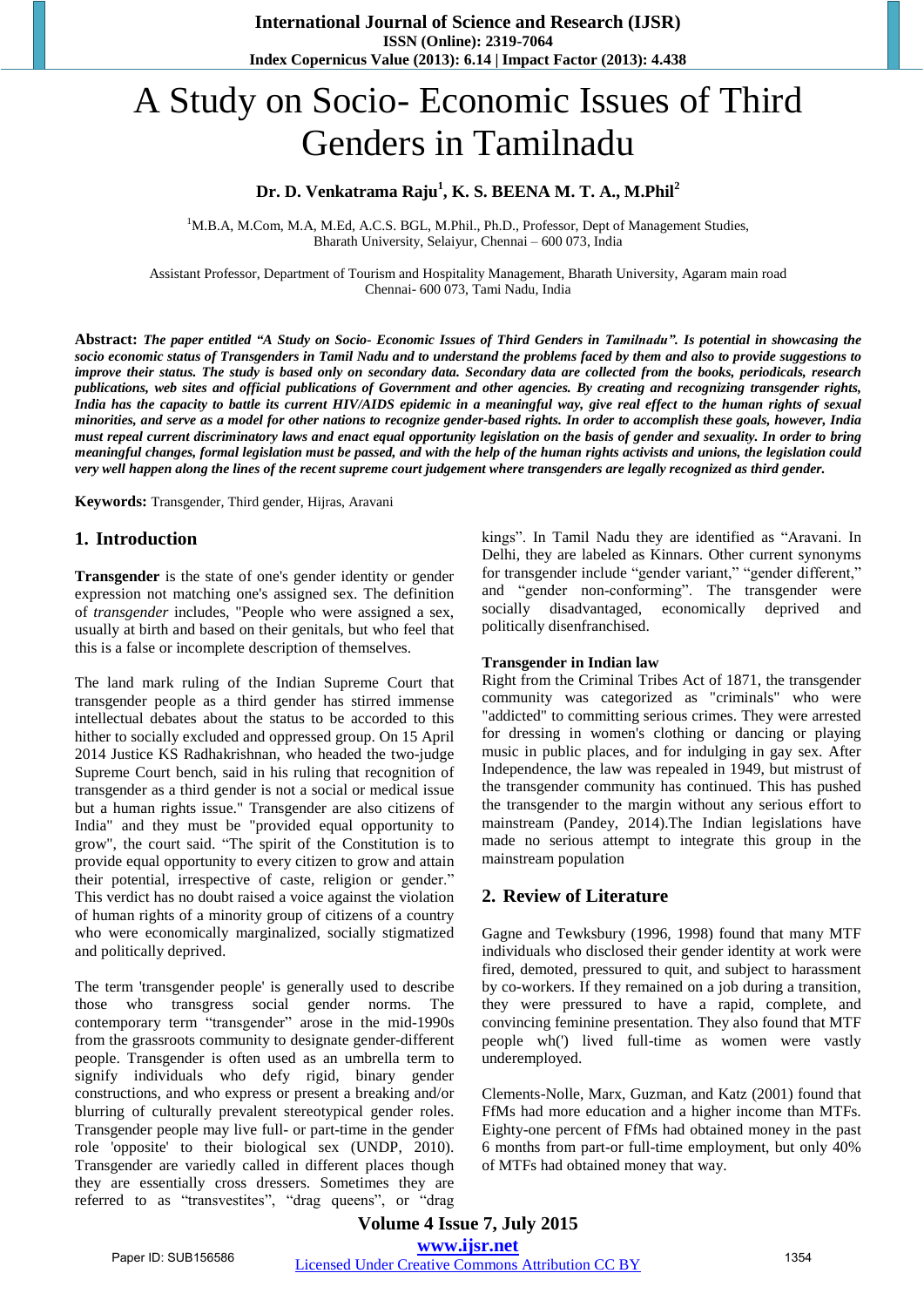In Lombardi's study (1999), trans people who had a higher proportion of trans people and relatives among their close confidantes had fewer depressive symptoms than trans people with smaller proportions of trans people and relatives among their close confidantes. Lombardi compared these findings about the close confidantes of Trans people with results from the 1985.

### **Objective of the Study**

The study mainly focuses on the observing the present socio-economic status of third gender in India.

## **3. Methodology**

The study is organized with the help of secondary data collected from articles, publications and websites.

# **4. The Indian Third Gender- An over view**

The Indian Government took bold steps to recognize transgender as a separate gender for the first time in the country and named it as Third Gender . Finally it is recognized the rights of transgender people and treating them as equal to other Indians. While this has helped in terms of their identity, Indian authorities now need to implement court directives aimed at mainstreaming the transgender community, ending discrimination against them, and addressing their social protection needs which have long been denied basic rights, including the right to vote, own property, marry, and claim a formal identity through a passport or other government identification. They have also been unable to secure government services such as food subsidies, education, employment, and health.

Often, it leaves them with no option but to depend on others for their livelihood or engage in sex work, exposing them to further violence at the hands of law enforcement authorities. The number of transgenders identified by the census is almost 55,000 are in the age group of 0-6 population (Census, 2011). This has come as a big surprise to the community as they did not expect so many parents to identify their children as belonging to the third gender. During the voter registration process only 28,341 people registered as belonging to the third gender, said Kalki Subramaniam, transgender rights activist and founder of the Sahodari Foundation. Anjali Gopalan of Naz Foundation said that even the current figure of 4.9 lakh was on the lower side as it was unlikely that the number of people declaring themselves as transgender would ever give an accurate figure.

(Times of India May 30, 2014)In India over 66% of the population identified as third gender lived in rural areas, very close to the 69% of the overall population that lives in villages. The census data also revealed the low literacy level in the community, just 46%, compared to 74% literacy in the general population.

# **STATE STATS**

| <b>State</b>          | No. of third<br>gender persons<br>(200s) |
|-----------------------|------------------------------------------|
| <b>Uttar Pradesh</b>  | 137                                      |
| <b>Andhra Pradesh</b> | 44                                       |
| Maharashtra           | 41                                       |
| Bihar                 | 41                                       |
| West Bengal           | 30                                       |
| MP                    | 30                                       |
| Tamil Nadu            | 22                                       |
| Odisha                | 20                                       |
| Karnataka             | 20                                       |
| Rajasthan             | 17                                       |
| <b>INDIA</b>          | 488                                      |

**Source: The Times of India, May 30, 2014**

The highest proportion of the third gender population, about 28%, was identified in Uttar Pradesh followed by 9% in Andhra Pradesh, 8% each in Maharashtra and Bihar, over 6% in both Madhya Pradesh and West Bengal and well over 4% in Tamil Nadu, Karnataka and Odisha. Rajasthan accounted for over 3% of the total transgender population and Punjab for 2%.

The proportion of those working in the transgender community is also low (38%) compared to 46% in the general population. Only 65% of the total working population are main workers — those who find work for more than six months in the year — compared to 75% in the general population.

### **Demographic status of Transgender in Tamilnadu**

There is a population of approximately 30,000 transgenders in the State of Tamil Nadu. They meet in *Koovagam,* a village in the Ulundurpet taluk in *Villupuram* district, Tamil Nadu in the Tamil month of Chitrai (April /May) for an annual festival which takes place for fifteen days. In Tamil Nadu, TG's are known as Aravanis. Most of them do not finish high school because they are constantly teased by their peers. They dress in saris, give themselves feminine names, and refer to each other in female kinship terms. After becoming Aravanis, most of them either leave their natal homes or thrown out and join the Aravani community. They offer material as well as emotional support to each other. Aravanis are more of crossdressers. Many go through a sex change operation or take hormones to become a "perfect" female. Some of them are forcibly used as sex workers to serve non-Aravani men. At times they maintain a monogamous relationship with a man they call a husband.

The government also announced to create a special database of transgender that would help deal with their problems and demands. The database would be created by a nongovernmental organization and would map the population of transgender in the state and find out their detailed demands such as ration cards, voter identity cards and health facilities etc.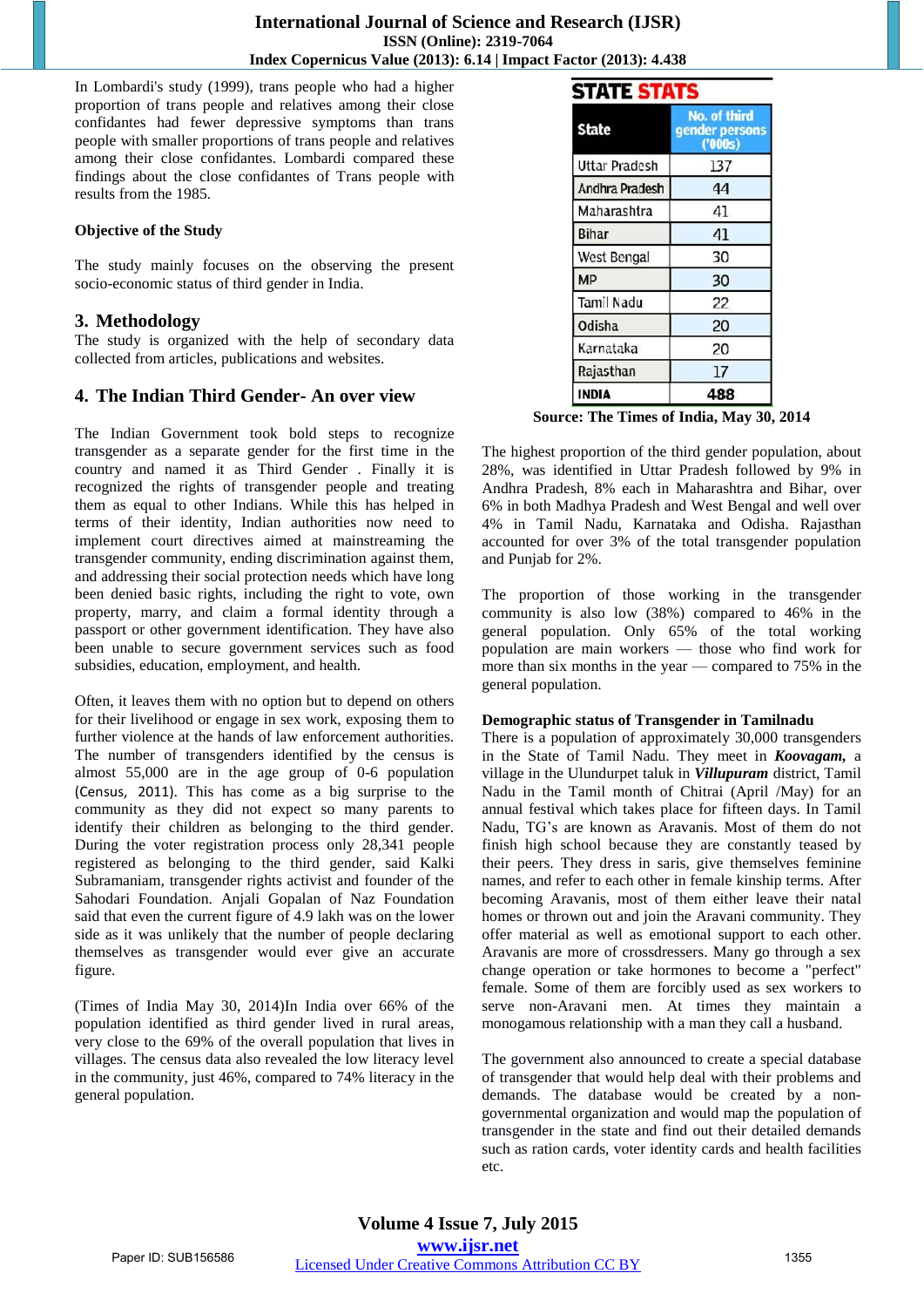### **International Journal of Science and Research (IJSR) ISSN (Online): 2319-7064 Index Copernicus Value (2013): 6.14 | Impact Factor (2013): 4.438**

### **Social status of TG's in TamilNadu**

The Tamil Nadu state in India was the first state to introduce a transgender (hijra/ aravani) welfare policy. According to the transgender welfare policy transgender people can access free Sex Reassignment Surgery (SRS) in the Government Hospital (only for MTF); free housing program; various citizenship documents; admission in government colleges with full scholarship for higher studies; alternative sources of livelihood through formation of self-help groups (for savings) and initiating income-generation programmes (IGP). Tamil Nadu was also the first state to form a Transgender Welfare Board with representatives from the transgender community.

In a pioneering effort to solve the problems faced by transgender people, the government of TamilNadu established a transgender welfare board in April 2008. Social welfare minister will serve as the president of the board. This effort is touted to be the first in India and even in the world. The government has also started issuing separate ration cards for transgender people. In additional effort to improve the education of transgender people the Tamil Nadu government also issued an order on May 2008 to create a third gender for admissions to government colleges.

The Issues, faced by Transgenders are

- discrimination,
- lack of educational facilities
- unemployment,
- lack of shelter,
- lack of medical facilities like HIV care and hygiene,
- depression.
- hormone pill abuse,
- tobacco and alcohol abuse and
- problems relating to marriage,
- property,
- electoral rights,
- adoption

Ministry of Law and Ministry of Social Justice and State Governments need to recognize the deprivation suffered by transgender people and work on much needed reform. Recent developments in the improvements of socioeconomic status of TG's. Although the TG's have been ostracized for many years, conditions are slowly starting to improve. As technology and media communication have vastly improved in India, more people are beginning to not only notice the presence of the TG's, but also appreciate it. The TG's have formed unions to organize protests for their human rights and will continue to fight for legislation until they are satisfied. India has taken many steps toward recognizing transgender rights.

In recent years, TG's have become increasingly visible in the political arena. After gaining the right to vote in 1994, a few have held political office in various states in India, and often have the support of religiously affiliated majority parties as "safe" candidates. In 2000, Kamla Jaan, a TG in the state of Madhya Pradesh, was elected mayor of Katni after running as an independent. In a huge leap for transgender people in India, Manobi Bandopadhyay became the first person from the community to head an educational institution. as Principal of Krishnanagar Women's College in Nadia district of West Bengal on June 9 2015.

 Indian society perceives TG's as un-entrenched political candidates-secular, casteless, and asexual-simultaneously able to understand the plight of the downtrodden and able to gather the support of outsiders. Furthermore, mainstream society has recast these candidates as "embodiments of respect and morality," above traditional corruption that permeates Indian politics. As a result of their improved prominence, India has taken some effective measures in acknowledging the legal status of hijras. For example, "there are three distinct gender classification choices available on the Indian Passport-male, female and 'others'" (Patel\_2010:836).

In Tamil Nadu there is lot of improvements relating to their socio-economic conditions. A transsexual hosts a local talk show called "Ippadikku Rose" which became more popular and eye opener for the changes to be made for their welfare. The state also hosts an annual transgender festival to facilitate acceptance of TG's into mainstream society. In addition, TG's are making appearances in the fashion industry. There was a two-day Aadhar enrolment camp exclusively for transgenders living in Madurai district inaugurated by Collector L. Subramanian 05 July 2015 to issue Aadhar cards to 1480 transgenders.

# **5. Conclusion**

Despite receiving some recognition and social acceptance, TG's remain an ostracized and differentiated social class. TG struggle to reconcile their physical visibility with the invisibility of their community as a whole. In the end, however, community invisibility makes TG's susceptible to gender violence and other human rights abuses. By creating and recognizing transgender rights, India has the capacity to battle its current HIV/AIDS epidemic in a meaningful way, give real effect to the human rights of sexual minorities, and serve as a model for other nations to recognize gender-based rights. In order to accomplish these goals, however, India must repeal current discriminatory laws and enact equal opportunity legislation on the basis of gender and sexuality. In order for there to be meaningful change, formal legislation must be passed, and with the help of the human rights activists and unions, the legislation could very well happen.

# **6. Suggestions**

Invisibility of statutory laws makes TG's susceptible to gender violence and other human rights abuses. By creating and recognizing transgender rights, India has the capacity to battle its current HIV/AIDS epidemic in a meaningful way, give real effect to the human rights of sexual minorities, and serve as a model for other nations to recognize gender-based rights. In order to accomplish these goals, however, India must repeal current discriminatory laws and enact equal opportunity legislation on the basis of gender and sexuality. It is further expected that not only the government but also the social activists and general public must come forward to honour and support the third genders for their decent and peaceful living.